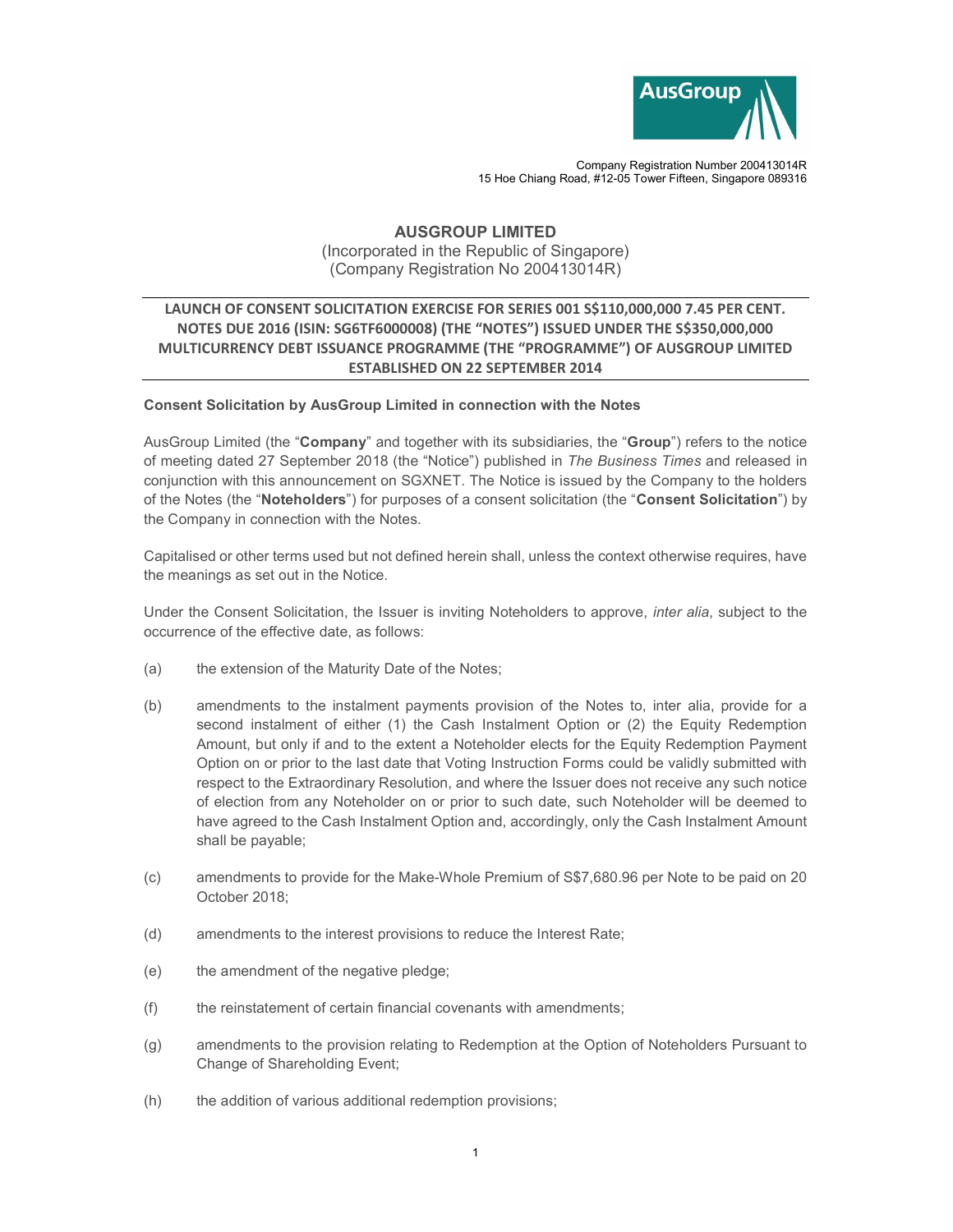- (i) the amendment and addition of certain other covenants; and
- (j) the waiver of the occurrence of any existing or future Event of Default or, as the case may be, Potential Event of Default as described herein,

all as more fully described in the Notice.

A copy of the Consent Solicitation Statement relating to the Consent Solicitation will be mailed to the Noteholders with an address in Singapore. The Consent Solicitation Statement does not constitute or form part of, and should not be construed as, an offer for sale or subscription of, or a solicitation of any offer to buy or subscribe for, any securities of the Company or any other entity. The distribution of the Consent Solicitation Statement may nonetheless be restricted by law in certain jurisdictions. In order to avoid any violation of laws applicable in countries other than Singapore, the Consent Solicitation Statement has not been and will not be mailed to Noteholders who do not currently have an address in Singapore ("Foreign Noteholders"). Foreign Noteholders who wish to obtain a copy of the Consent Solicitation Statement should provide in writing an address in Singapore to Tricor Singapore Pte. Ltd. (trading as Tricor Barbinder Share Registration Services), as meeting agent for the Consent Solicitation (the "Meeting Agent"), no fewer than five Business Days before the Expiration Time.

In addition, Noteholders may collect copies of the Consent Solicitation Statement from the office of the Meeting Agent, at 80 Robinson Road, #11-02, Singapore 068898, from 27 September 2018, between 9.00 a.m. and 5.00 p.m. (Singapore time) from Mondays to Fridays (excluding public holidays), up to 10.00 a.m. (Singapore time) on 17 October 2018.

Questions or requests for assistance in connection with voting at the Meeting and/or the submission or delivery of Voting Instructions may be directed to the Meeting Agent during normal office hours (as specified above) at its address, e-mail address and telephone number set forth on the back cover of the Consent Solicitation Statement.

Shareholders of the Company who are not otherwise Noteholders will not be eligible to attend or vote at the Consent Solicitation either in person or by proxy.

Shareholders are advised to exercise caution in trading their Shares and Noteholders are advised to exercise caution in trading their Notes. There is no certainty or assurance as at the date of this announcement that the waivers will be obtained by the Company. The Company will make further announcements as appropriate or when there are further developments. Shareholders and Noteholders are advised to read this announcement and any further announcements by the Company carefully. Shareholders and Noteholders should consult their stock brokers, bank managers, solicitors or other professional advisors if they have any doubt about the actions they should take.

By Order of the Board AusGroup Limited

Eng Chiaw Koon Managing Director 27 September 2018

– Ends –